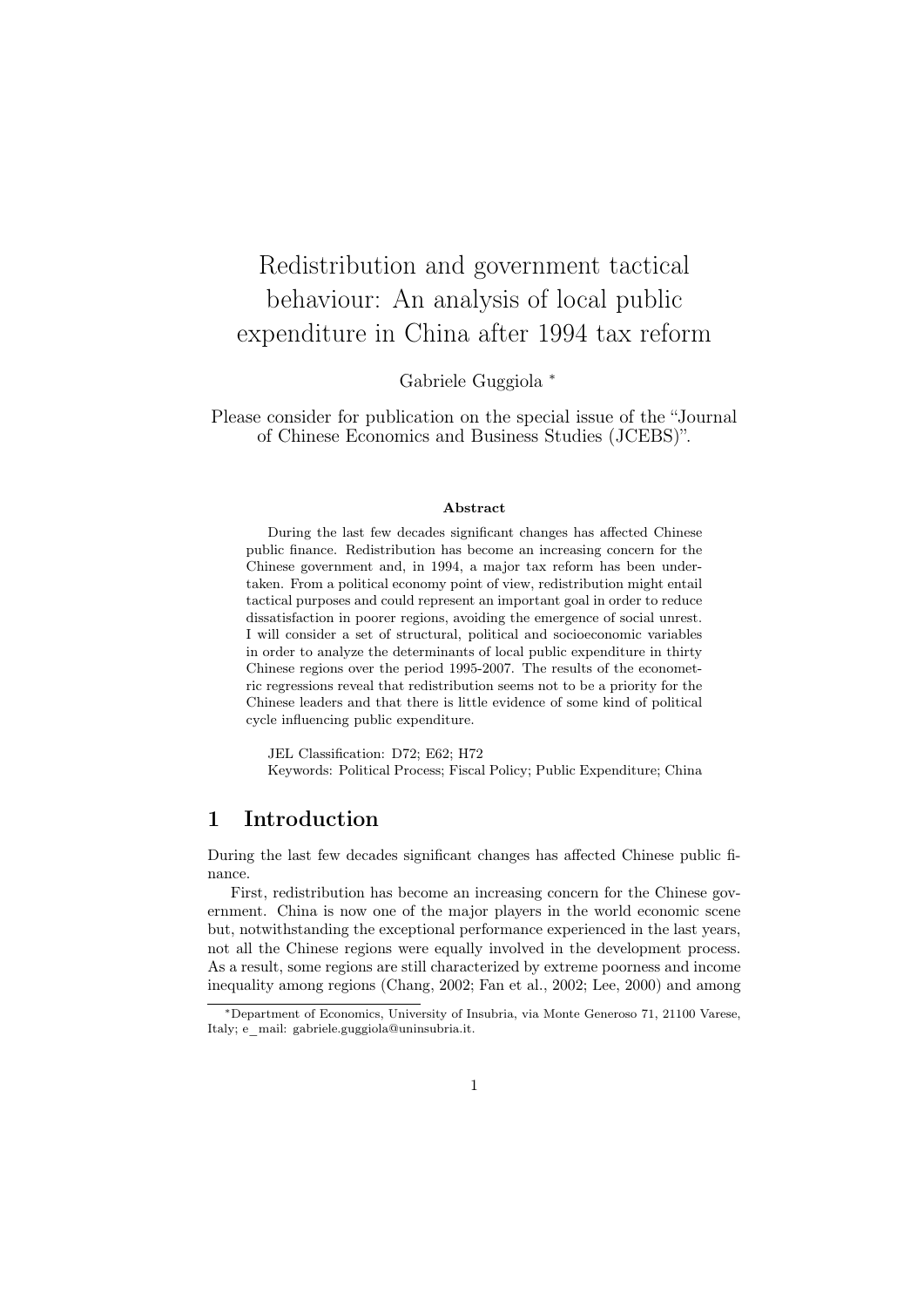social classes (Lu, 2002; Xu and Zou, 2000) has raised during the last decades. An analysis of the dynamics of local public expenditure allows to understand whether the Chinese government is favoring redistribution and trying to contrast this trend, or whether the strategy of developing first some selected areas prevails also in the local public expenditure allocation mechanisms.

The issue deserves attention since redistribution, from a political economy point of view, might entail tactical purposes and could be important in order to reduce dissatisfaction in poorer regions, avoiding the emergence of social unrest. The analysis of governments tactical behavior in democracies is widespread in the literature, while there is little contribution investigating whether evidence of tactical behavior can be found in a non democratic institutional environment. In the paper I will therefore analyze the behavior of the Chinese government also under this perspective, in order to find possible evidence of tactical transfers aiming at maintaining political consensus. Notice that no political opening has taken place side by side to economic opening and the political scenario does not suggest that any significant change is behind the corner. How has the Chinese government managed to reach high growth rates, to increase average education of Chinese citizens and to open its economy to foreign firms and capitals without leaving room for any kind of democratization process?

Secondly, the last two decades deserve attention since in 1994 a major tax reform has been undertaken by the Chinese government. As a consequence of this reform the central government currently claims over 50% of overall budgetary revenues while spending a much lower share of funds. Therefore allocation mechanisms between central and local governments have been established, leaving some room for conditioning regional expenditure on behalf of central government.

I will analyze the structural, political and economic determinants of public expenditure at a local government level in the different Chinese regions. The analysis adds on the literature in two ways. On one hand, it offers an additional, and innovative, interpretation of the Chinese government behavior and of its efforts in facing the growing disparities observed within and among different regions. On the other hand, it offers some insights on possible future evolutions of the Chinese political scene that, up to now, have shown a very low degree of political reforms.

The paper proceeds as follows. Section 2 surveys the related literature while section 3 describes some peculiarities of the Chinese local public expenditure and of the 1994 tax reform. The econometric model and its results are described in section 4 while section 5 concludes.

## 2 Related literature

The issue of rising income inequality in China is discussed, among others, in Chang (2002), Fan et al. (2002), Lee (2000), Lu (2002), Yang (1999) and Yang and Zhou (1999).

According to Chang (2002) rural-urban income gap is the main source of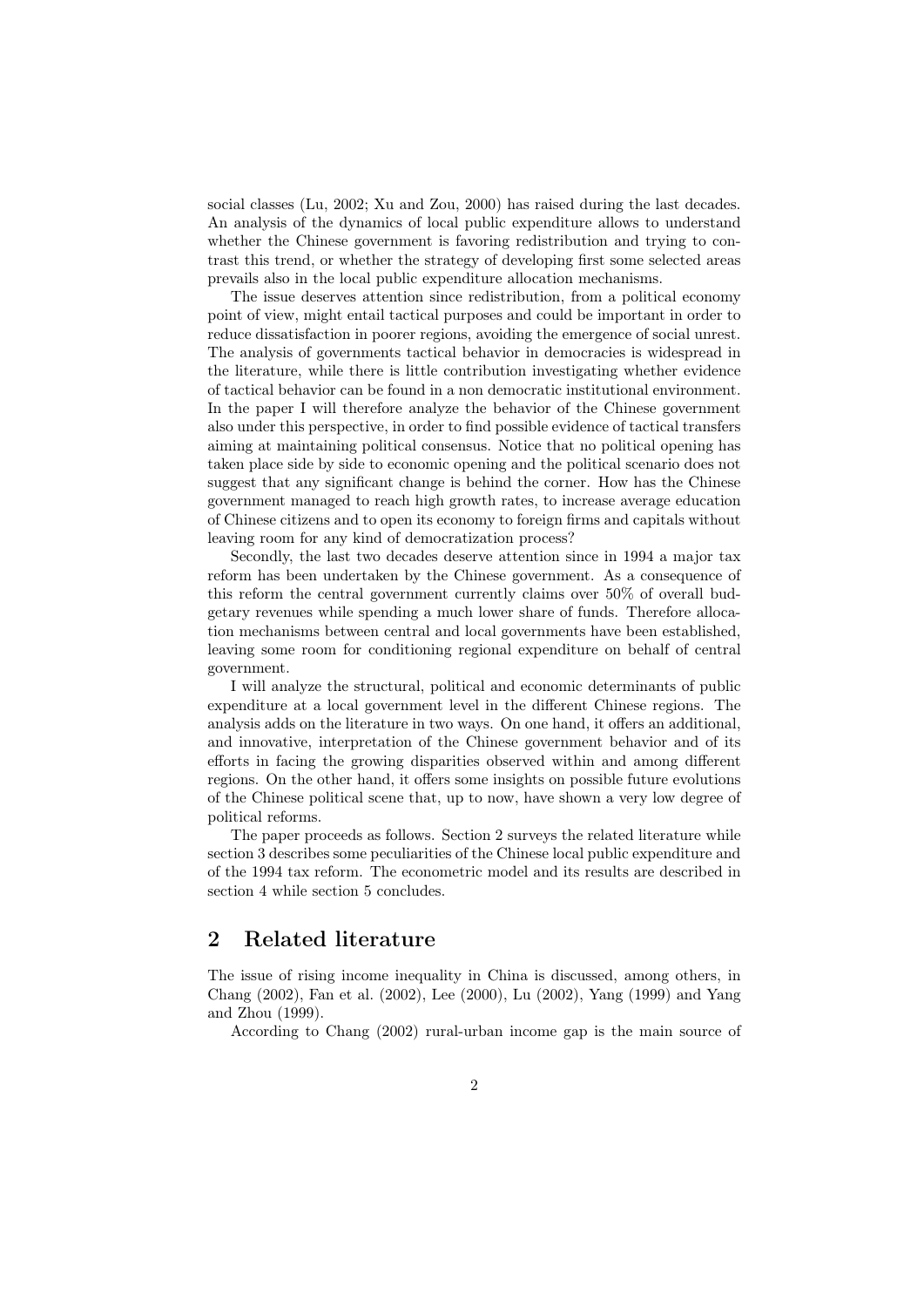the high Chinese disparities. The causes may be traced back to differences in marginal productivity, to restrictions to inter regional mobility (Yang and Zhou, 1999) or to increased urban subsidies (Yang, 1999). Moreover, always according to Chang (2002), although the disparity may not further grow, it is likely to remain at a high level and there is no effective way to reduce it, a part from accelerating urbanization in the short-run and to promote the growth of the modern urban sector in the long run. Lee (2000) perform a decomposition analysis showing that the dominant sources of overall regional inequality in output have shifted from intra-provincial to inter-provincial inequality and from disparity within the coast to between the coast and the interior. Lu (2002) finds several interesting results: urban-rural consumption ratio increased in the 1990s and provinces with higher per capita income used to have more equal urban–rural consumption levels. Fan et al. (2002) investigate poverty and inequality in the cities during the period of rapid urban reforms showing that, while the incidence of urban poverty declined from 1992 to 1995, this trend was reverted 1996 to 1998, when major urban reforms were launched. Moreover, the western regions have the highest concentration of urban poverty, and the income gap between these regions and rest of China has been widening over time.

Tactical aspects of redistribution in a democratic context have been widely studied. Candidates propose transfer schedules (or "pork barrel" projects) in order to maximize the expected share of votes or the probability of winning the election favoring either their supporters (Dixit and Londregan, 1996) or the swing voters (Cox and McCubbins, 1986). Tough autocratic governments do not need to gain day by day support, they still need to rely on a basis of consensus to maintain the power and not to incur in serious revolutionary threats; the mechanisms to gain this support may well be similar, or at least comparable, to those known in modern democracies. As Wintrobe (1990) noticed, "a dictator provides individuals or interest groups with public services or patronage in exchange for support", and it appears that regime supporters generally receive a good treatment (for an empirical analysis of Chinese case see Dickson and Rost Rublee, 2000, and Li et al., 2007). According to Acemoglu and Robinson (2000, 2001 and 2006) significant threats of revolution can contribute to political reforms inducing the elite in power to increase redistribution or, in extreme cases, to opt for democratization. If income inequality is too high, redistribution may not be sufficient, since the elite lacks of commitment technology for future periods and the disenfranchised may prefer a revolution to a "one shot redistribution". According to their model, income inequality usually reaches its top in the years before the beginning of a democratization process. This is probably not the case in China, but income inequality has risen in the last decade, instead of decreasing along with economic growth, and a certain degree of redistribution might be necessary in order to avoid dissatisfaction among poor citizens.

Chinese public finance and the effects of the 1994 tax reform have been analyzed in several papers. Among them,Zhang and Zou (1998) deal with the issue of decentralization and central-local relationships while Zhang and Zou (2001) investigate the relationship between fiscal decentralization and growth and provide an application to China and India. The structure of local public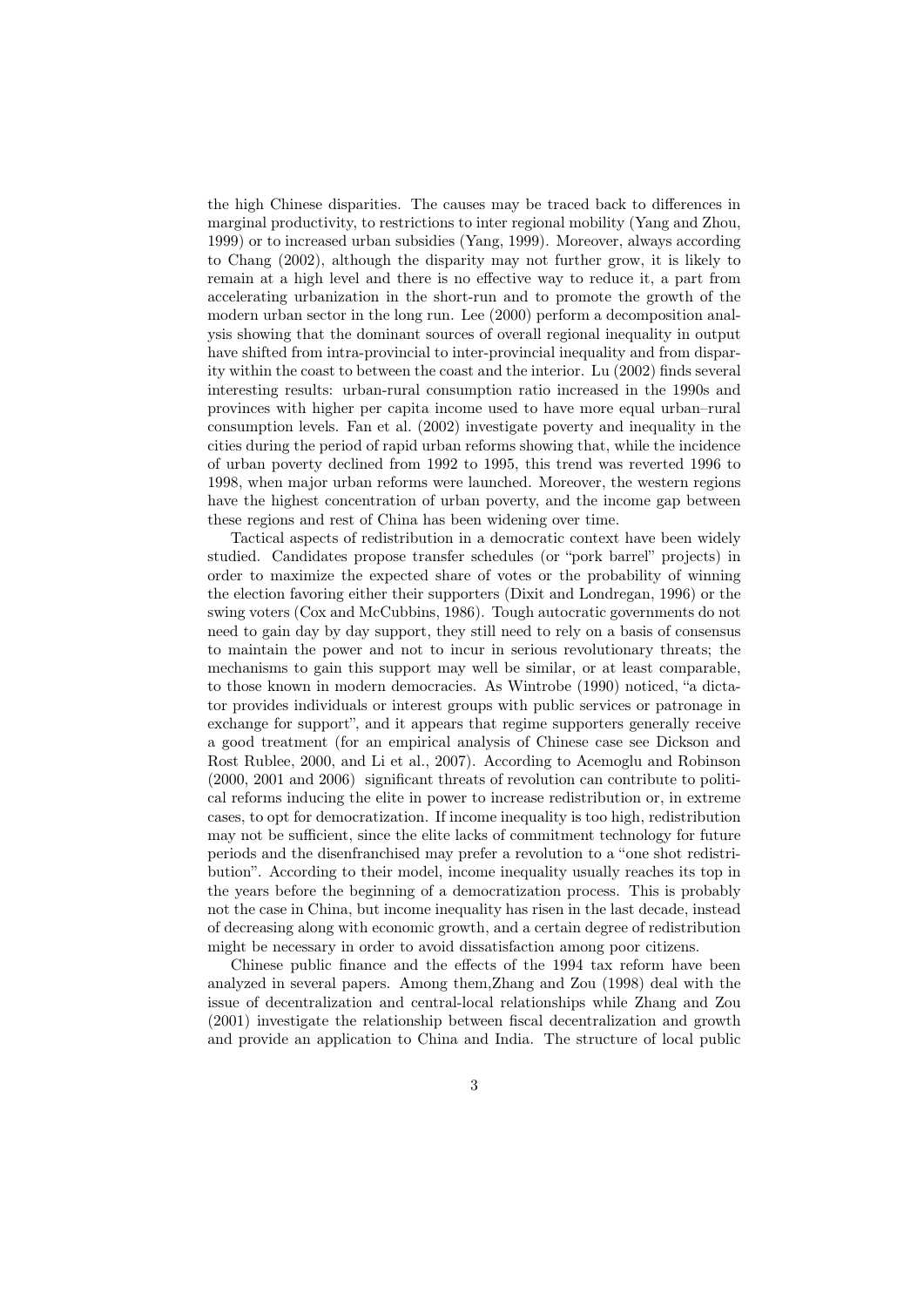

expenditure in China is studied in Zhang and Chen (2007).

# 3 Local public expenditure in China and the 1994 tax reform

As it can be seen in Figure 1, central government revenue has been constantly decreasing in the period 1978-1994, and this trend was not compensated by an increase in local government revenue, lacking appropriate incentives to promote tax collection at a local level. In 1994 a comprehensive package of fiscal measures has been undertaken in order to provide adequate resources to the different levels of government, eliminate distortionary elements of the tax structure and revamp central-local sharing arrangements. After the 1994 tax reform, both local and central revenue have begun to increase.

Under the Tax Sharing System (TSS) introduced by the reform, taxes has been reassigned to the different levels of government, distinguishing between central, local and shared taxes. In principle the new TSS represent an automatic and objective mechanisms to allocate resources. In practice, regional revenue has been reduced while local government are supposed to shoulder an increasing burden in the provision of public services. As a consequence, local public expenditure has increased since the mid of the Nineties. In 2007, it accounted for the 77% of total public expenditure while local revenue accounted for only the 45% of total revenues. Given the clear mismatch between revenue and expenditure at the regional level, a central-local transfer mechanism needed to be enacted, and three main categories of fiscal transfers have been implemented: tax returns, financial capacity subsidies and special (targeted) subsidies. These transfer schemes leave some room for the central government to influence geographical and sectoral allocation of resources.

Regional expenditure exhibits a high degree of variability within regions, both as a share of GRP and in per-capita terms. As a share of GRP local public expenditure oscillates between an 8,6% in Shandong to an 80% in Tibet (or 36% in Qinghai). In per-capita terms, it oscillates between values below 200 Yuan to the higher values (around 11.000 Yuan) observed in the metropolitan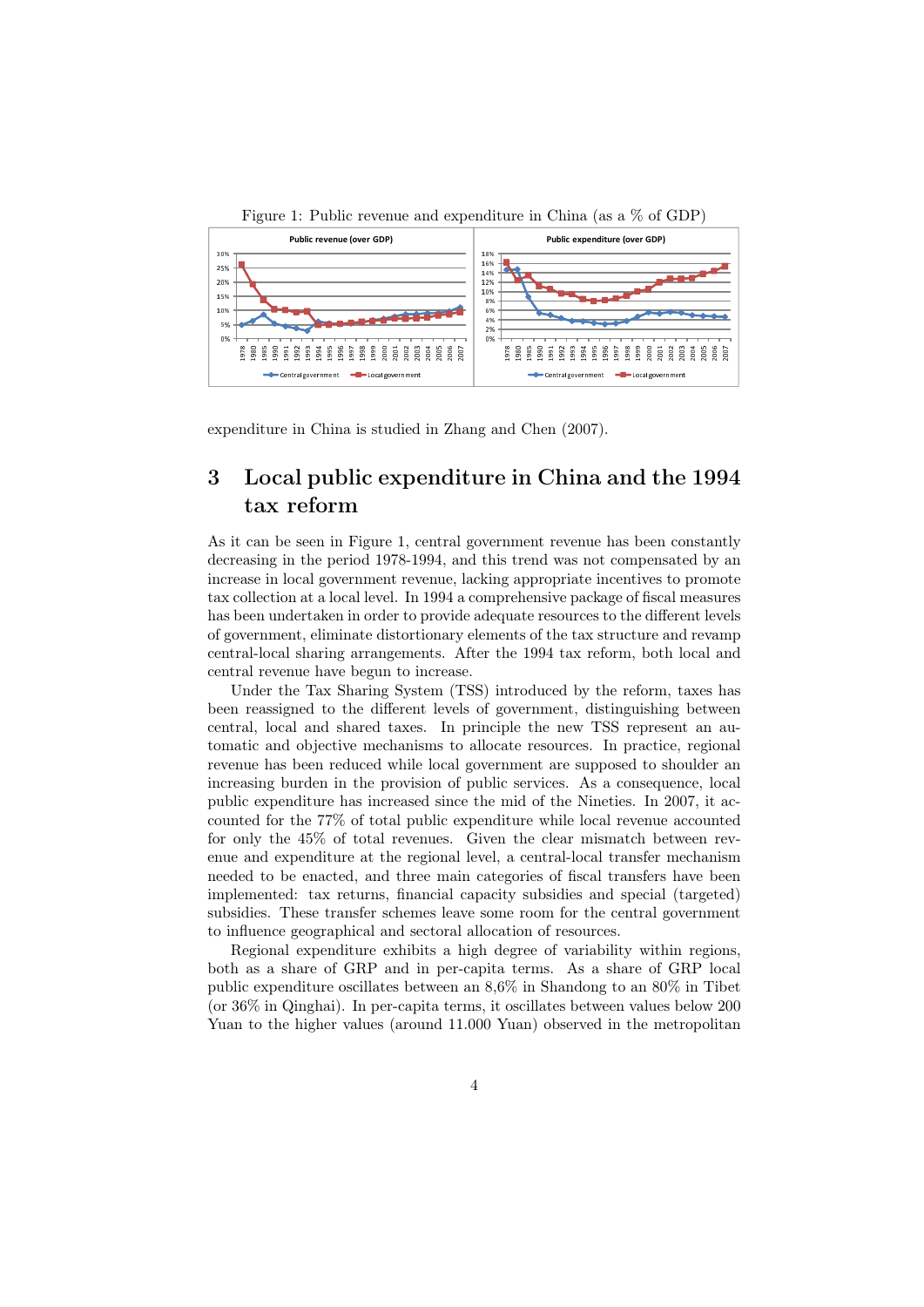

Figure 2: Local public expenditure across Chinese regions (2007)

areas of Beijing and Shanghai (again a high value is observed also in Tibet). Also the variability among the different items is remarkable, as pointed out in Zhang and Chen (2007).

Therefore the criteria that drive the allocation of resources among different regions and, within each region, among different expenditure items, are worthy to be analyzed.

# 4 The econometric analysis

In this section I will illustrate and discuss the results of the econometric analysis performed in order to explain the main determinants of public expenditure at a regional level. Section 4.1 discusses the econometric model, section 4.2 analyzes overall local expenditure while section 4.3 analyzes some selected items of local expenditure.

#### 4.1 Determinants of expenditure allocation

I will consider a set of structural, political and socioeconomic variables in order to analyze the determinants of local governments' expenditure in thirty Chinese regions over the period 1995-2007. The aim of the econometric model is to analyze the allocation of public funds across the different regions so to find out whether there have been tactical or redistribution purposes on behalf of the Chinese government.

The independent variables considered will be  $(log)$  per capita  $GRP<sup>1</sup>$ ,  $(log)$ regional population, share of import and export over GRP, value of imports and exports of foreign-funded enterprises over GRP, urban-rural consumption ratio, share of primary industry over GRP, dependency ratio, illiteracy rate and a set of dummy variables accounting for congress cycles and the Asian crisis of 1997.

GRP per capita entails both a structural and a political component. On one hand, public expenditure should be higher in poorer regions, for redistribution

<sup>1</sup>Gross regional product.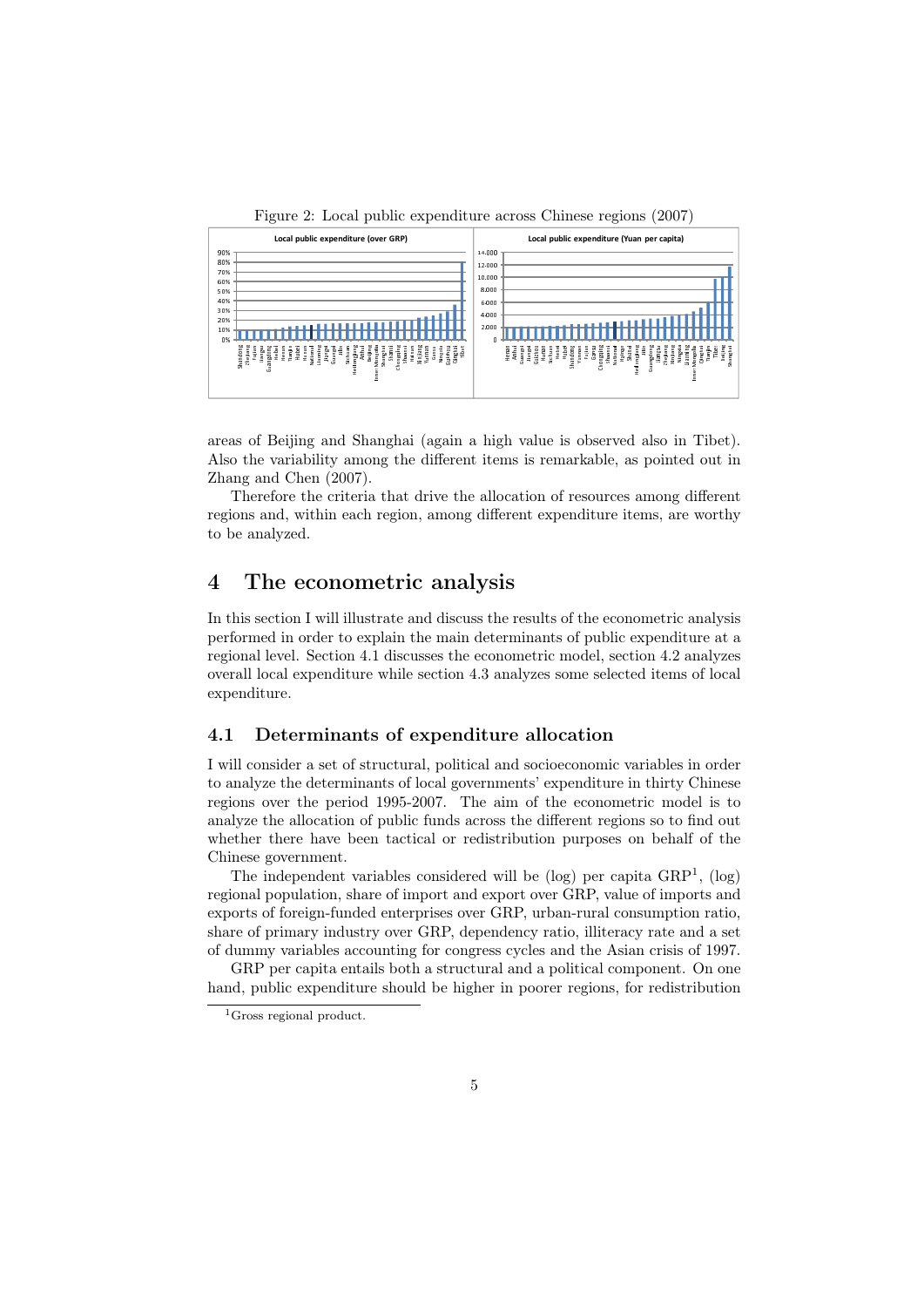purposes; on the other hand, demand for public services is structurally higher in high income regions.

If the government follows a redistribution purpose, dependency ratio and illiteracy rate should be a positive determinant of local public expenditure. For what concerns dependency ratio, it should be considered that expenditure on health service is higher for the younger and the elder and expenditure on schooling is consistently determined by the ratio of young people with respect to the total population. Considering illiteracy ratio, we should observe a higher expenditure in education where illiteracy rate are higher, in order to offset this phenomenon.

The total value of import-exports by location of importers/exporters over GRP will be considered in order to test whether the Chinese government is favoring, in the redistribution game, more open and developed regions with the aim of pushing the growth rates in some clearly identified areas (the special economic zones), leaving for the future the task of promoting nationwide growth. We also want to check for possible second order effects due to the relevance of foreign-funded enterprises regarding total trade, by allowing for an interaction term between imports and exports of foreign-funded enterprises and overall imports and exports.

Since urban-rural disparity is among the leading sources of income inequality, we want to test whether the government is trying to counterbalance this trend by increasing local public expenditure in the region where such disparity is more manifest. The variable urban-rural consumption ratio will therefore be added to the regression.

Following Mulligan et al. (2004), I will allow for possible pool effects in public policies<sup>2</sup> by considering total population within the set of independent variables. I will also consider the total share of primary industry<sup>3</sup> over GRP as a proxy for the level of development and as a sign of the fraction of population that has less easy access to different public programs.

A set of dummy variables will then be considered to account for congressional cycles and Asian crisis of 1997.

China is not a democracy and so there is no place for classical electoral cycles (with governments usually spending more in correspondence of an electoral race). In any case, Chinese political and economic life is organized in five year plans, approved during the periodical congresses of the Chinese Communist Party. Is there any link between the timing of the plans and the expenditure when congress is forthcoming? Could it be the case that expenditure increases shortly before each congress, when it is necessary to reach the planned results and to gain political visibility in view of the imminent political meeting? A specific dummy identifying the year preceding each congress and congress year and a second dummy for the year immediately following each congress are inserted to allow intercepting these possible effects.

Concerning the Asian crisis, I will set up a dummy equal to one for years

<sup>2</sup>Public sector may exhibit economies of scale.

<sup>3</sup>Agriculture, forestry, animal husbandry, fishery and services in support of these industries.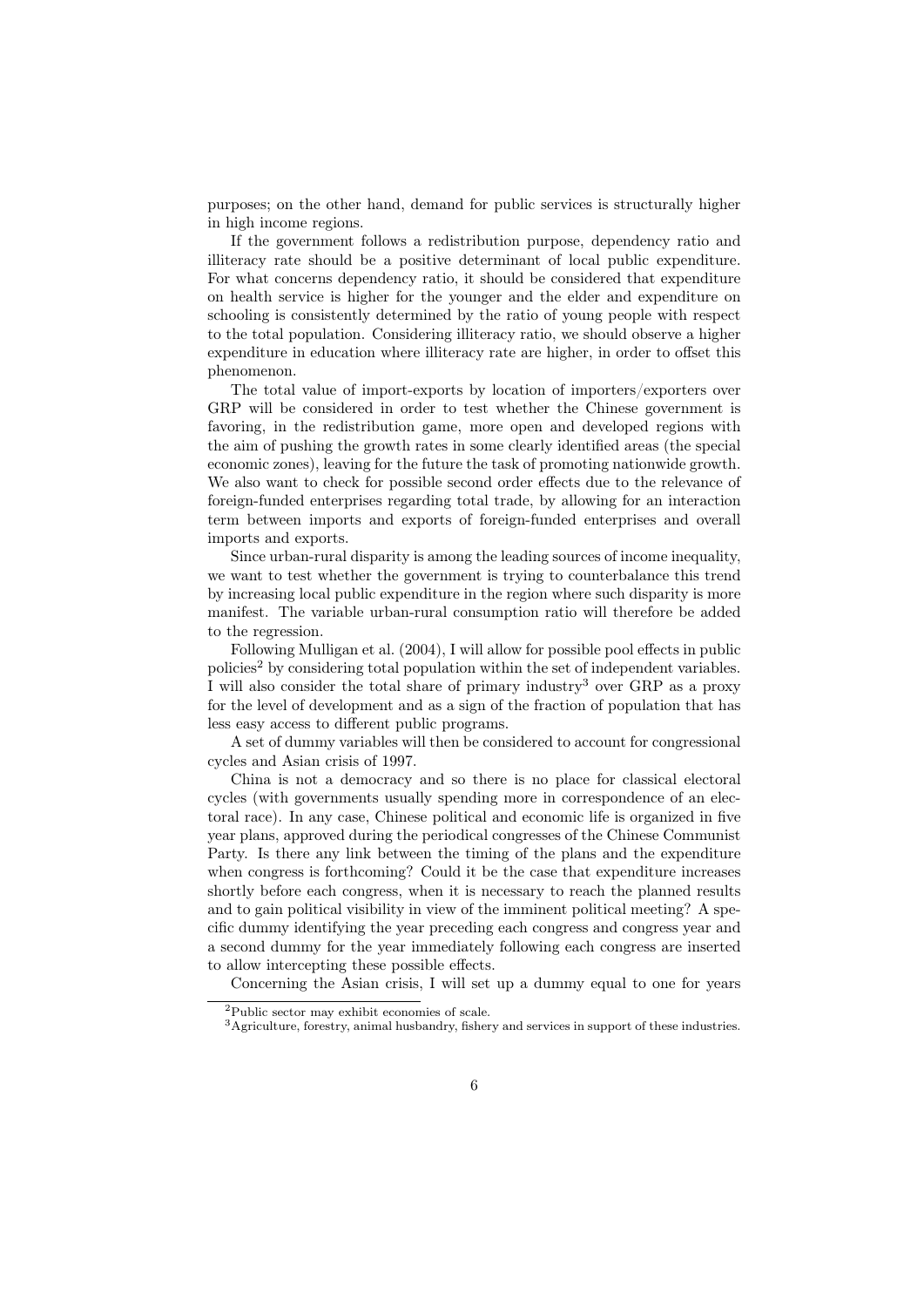1997, the year in which the crisis in far-east Asian countries exploded, and for 1998-1999, the only two years over the whole considered period in which Chines GDP grew at a rate lower than 8%. The dummy aims at intercepting possible consequences of the crisis on the Chinese government budget policies.

#### 4.2 Overall regional public expenditure

Table 1 displays the results of the regression considering regional government expenditure.

A pooled least square technique with fixed effects (accounting for regional unobserved variables) is used in the regression and the results are shown in the first four columns. Both a model with contemporaneous effects (columns 1,2,5 and 6) and a model with lagged independent variables<sup>4</sup> (columns 3,4,7) and 8) are considered. A time trend is accounted for in even columns. In order to test for the robustness of the estimates feasible GLS assuming cross-section heteroskedasticity are also determined (column 5 to 8). Data is mainly from China Statistical Yearbook (various issues)<sup>5</sup>, provided by the National Bureau of Statistics of China.

The estimated model is:

 $y_{it} = \beta_0 + \beta_1 log(GRP \text{ per } capita_{it}) + \beta_2 log(POP_{it}) + \beta_3 IMP EXP_{it} +$  $\beta_4$ *IMPEXP*<sub>it</sub> × *FFE*<sub>it</sub> +  $\beta_5$ *URCONS*<sub>it</sub> +  $\beta_6$ *I SECT*<sub>it</sub> +  $\beta_7$ *PRECONG*<sub>t</sub> +  $\beta_8$ *POSTCONG*<sup>t</sup> +  $\beta_9$ *ILL*<sub>it</sub></sup> +  $\beta_{10}$ *DEP*<sub>it</sub> +  $\beta_{11}$ *ASCRIS*<sub>t</sub> +  $\phi_i$  +  $\epsilon_{it}$ 

where  $y_{it}$  represents (log) local per capita public expenditure in region  $i$  at time *t* while  $\phi_i$  represent region *i* specific fixed effects<sup>6</sup>.

Local government expenditure is positively correlated with GRP per capita, import and export share over GRP and urban-rural consumption ratio. The coefficients are significant over almost all the econometric specifications, denoting the robustness of the estimate. GRP per capita positively influences public expenditure, showing that the demand effect (higher income citizens demand more public services) prevails over the redistribution purposes. More economically open regions are favored in the redistribution game while, on the other side, positive coefficients on urban-rural consumption ratio reveal some kind of redistribution purpose aiming at solving the disparity that, according to Chang (2002), is becoming the most relevant in determining inequality rise in China and risks to threaten political stability.

Local expenditure is lower the higher the share of primary industry and illiteracy rate, denoting a low interest towards less developed and rural regions. Specially the former relation is very strong: rural zones receive inadequate public services and this confirm a scarce interest in pursuing redistribution policies.

Spending, as noticed, is higher in internationally more open regions, but there is a non linear relation: government "invest" more political resources on more economically open regions but then, holding this variable fixed, more resources are allocated where domestic (perhaps state owned) firms are leading.

<sup>4</sup>With exclusion of year specific dummies.

<sup>5</sup>A detailed description of the data used in the regression is provided in Appendix I.

 $6$ All monetary values used are in 2000 constant values.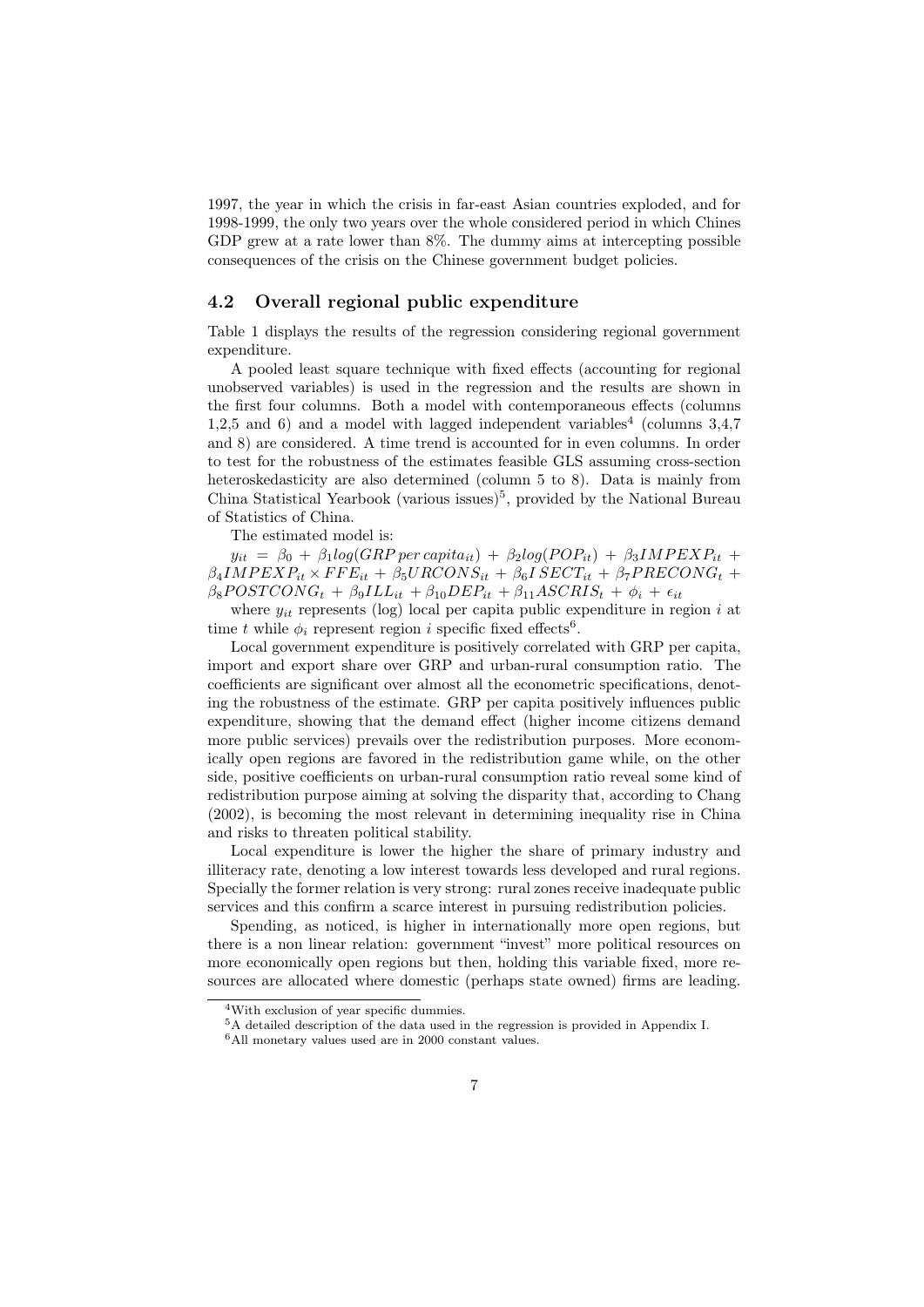| Variables                                                |                        |                        | Pooled LS <sup>(1)</sup> |                         |                         | Pooled EGLS (1)(2) (3) |                        |                        |
|----------------------------------------------------------|------------------------|------------------------|--------------------------|-------------------------|-------------------------|------------------------|------------------------|------------------------|
|                                                          |                        |                        |                          |                         |                         |                        |                        |                        |
| GRP per capita<br>jog)                                   | $1,146***$<br>(0,067)  | $0,519***$<br>(0, 101) | $,165***$<br>(0,096)     | $0,474***$<br>(0, 132)  | (0,050)                 | $0,384***$<br>(0,063)  | $1,156***$<br>(0,049)  | $0,289***$<br>(0,061)  |
| Population<br>(bol)                                      | (0,212)<br>$-0,265$    | $0,509***$<br>(0, 192) | $-0,089$<br>$(0,181)$    | $-0.349$ *<br>(0.206)   | (0, 186)<br>$-0,184$    | $0,585***$<br>(0, 199) | (0,248)<br>0,011       | $-0,305**$<br>(0, 155) |
| over GRP)<br>mp+Exp                                      | $0,524***$<br>(0,098)  | $0,380***$<br>(0,064)  | $0,591***$<br>(0, 125)   | $0,467***$<br>(0,069)   | $0,442***$<br>(0,064)   | $0,434***$<br>(0,062)  | $0,479***$<br>(0,095)  | $0,476***$<br>(0,044)  |
| FFE*(Imp+Exp)<br>over GRP)                               | $0,268***$<br>(0,071)  | $0,202***$<br>(0,051)  | $0,352***$<br>(0,084)    | $-0,289***$<br>(0,048)  | $-0,226***$<br>(0,047)  | $-0,207***$<br>(0,043) | $-0,291***$<br>(0,067) | $-0,280***$<br>(0,023) |
| consumption ratio<br>Urban-rural                         | $0,053***$<br>(0,017)  | $0,044***$<br>(0,016)  | $0,023$<br>$(0,018)$     | $0,025$<br>$(0,015)$    | $0,055***$<br>(0,015)   | $0,043***$<br>(0,012)  | $0,030***$<br>(0,009)  | $0,031***$<br>(0,008)  |
| Primary industry<br>(share of GRP)                       | $-1,455***$<br>(0,527) | $-0,976***$<br>(0,234) | $-1,471***$<br>(0,576)   | $-0,965**$<br>$(0,373)$ | $-2,173***$<br>(0,334)  | $-1,298***$<br>(0,165) | $-2,223***$<br>(0,323) | $-1,204***$<br>(0,192) |
| Pre-congress                                             | (0,037)<br>0,034       | $0,034$<br>$(0,022)$   | $-0,024$<br>$(0,025)$    | $0,015$<br>$(0,017)$    | $0,021$<br>$(0,027)$    | $0,021$<br>$(0,015)$   | $-0,016$<br>$(0,016)$  | $0,021**$<br>(0,010)   |
| Post-congress                                            | (0,035)<br>0,038       | (0,022)<br>0,018       | $-0,021$<br>$(0,027)$    | (0.017)                 | 0,022<br>(0,025)        | 3,37E-05<br>(0,015)    | $-0,025$<br>(0,019)    | $-0,014$<br>(0,010)    |
| lliteracy rate                                           | $0,881**$<br>(0, 383)  | $-0,236$<br>(0, 257)   | $-1,678***$<br>(0,389)   | $1,011***$<br>(0, 181)  | $-0,931***$<br>(0,315)  | $-0,073$<br>$(0,210)$  | $-1,478***$<br>(0,233) | $-0,765***$<br>(0,100) |
| Dependency ratio                                         | $-0,252$<br>$(0,171)$  | (0, 209)<br>0,142      | $0,122$<br>$(0,181)$     | $0,459**$<br>$(0,207)$  | $-0,210$<br>$(0,163)$   | $0,210$<br>$(0,182)$   | $0,116$<br>$(0,103)$   | 0,399<br>(0,071)       |
| Dummy Asian crisis                                       | $-0,049$<br>(0,058)    | $-0,056$<br>$(0,035)$  | $-0,069*$<br>$(0,041)$   | $-0.033$ * $(0.019)$    | $-0,030$<br>$(0,050,0)$ | $-0,037$<br>$(0,022)$  | $-0,044*$<br>(0,026)   | $-0,003$<br>$(0,009)$  |
| Timetrend                                                | $\frac{1}{2}$          | Yes                    | $\frac{1}{2}$            | Yes                     | $\frac{1}{2}$           | Yes                    | $\frac{1}{2}$          | Yes                    |
| Lagged dependentvariables                                | $\frac{1}{2}$          | $\frac{1}{2}$          | Yes                      | Yes                     | $\frac{1}{2}$           | $\frac{1}{2}$          | Yes                    | Yes                    |
| N° observations                                          | 390                    | 390                    | 360                      | 360                     | 390                     | 390                    | 360                    | 360                    |
| Adj. R sq.                                               | 0,975                  | 0,982                  | 0,973                    | 0,981                   | ł                       | ł                      | ł                      | ŧ                      |
| Log likelihood                                           | 285,680                | 353,994                | 263,847                  | 330,921                 | I                       | ŧ                      | ł                      | ŧ                      |
| F-Statistic                                              | $378,21***$            | 525,85***              | 324,78***                | 462,00***               | I                       | I                      | I                      |                        |
| (1) White cross-section standard errors (d.f. corrected) |                        |                        |                          |                         |                         |                        |                        |                        |

Table 1: Government expenditure by region (per capita) Table 1: Government expenditure by region (per capita)

(2) Bold type estimates are significant also under cross-section random effects hypothesis at a minimum level of (1) white cross-section standard errors (d.r. corrected)<br>(2) Boldtype estates are significant also under cross-section random effects hypothesis at a minimum level of<br>(3) Cross-section weights<br>Lev. Of sign.: (\*\*\*)=1%, (\*\*)

(3) Cross-section weights

Lev. Of sign.: (\*\*\*)=1%, (\*\*)=5%, (\*)=1%<br>Regional fixed effects always included i Regional fixed effects always included in the estimations.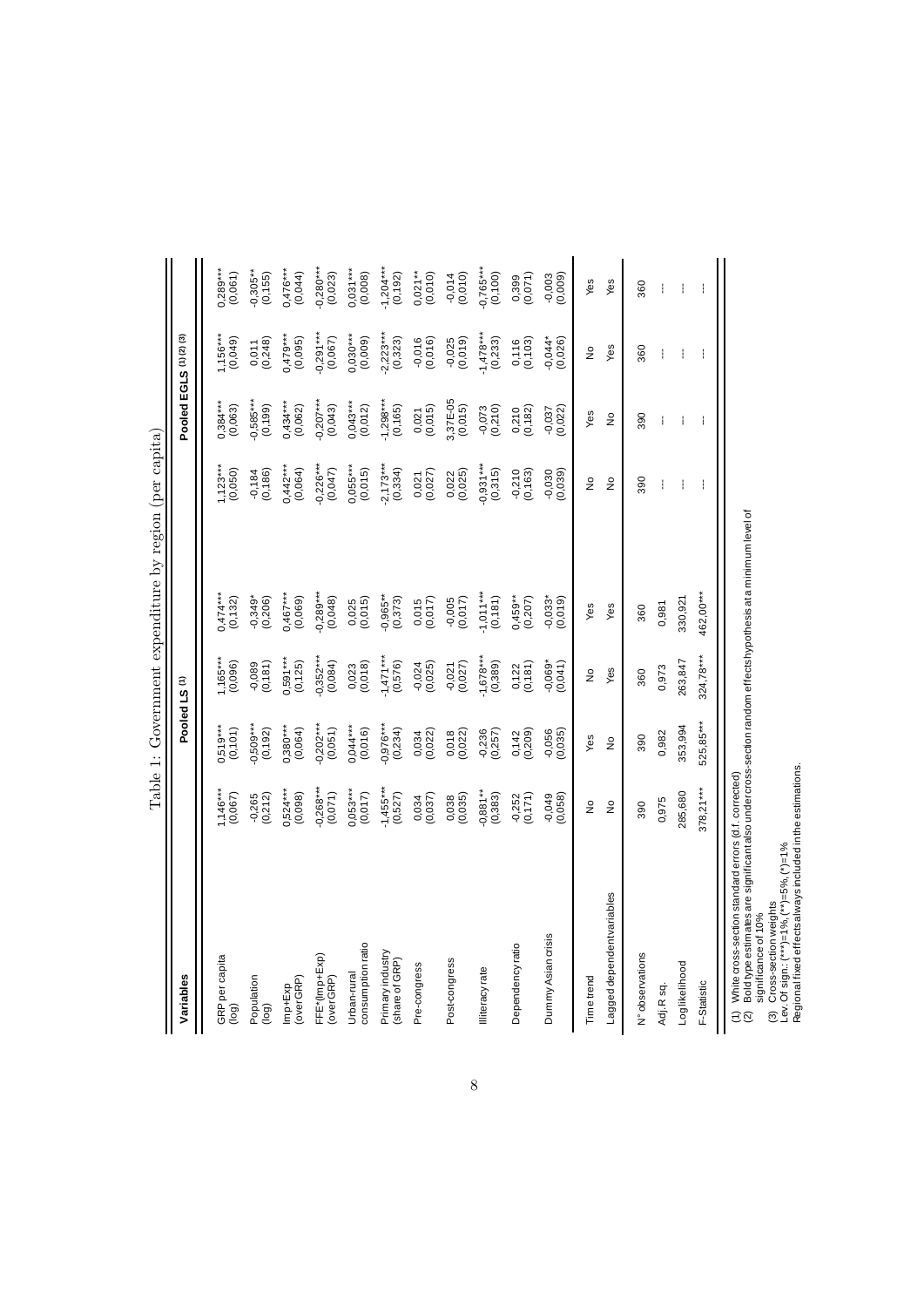Spending is, in fact, negatively correlated with the share of import and exports of foreign-funded enterprises over GRP.

Total population has a negative impact on per capita public expenditure, denoting a pool and a scale effect in the management of public services. Negative, but generally not significant, is also the effect related to Asian crisis dummy. Though *a priori* we expected a negative sign, Chinese public debt, foreign liabilities and debt ratio were always under control and the economic downturn in the area did not cause major public policy changes.

The increase in public expenditure before a congress is positive (but not significant) while the effect of post congress dummy is ambiguous and not significant.

Is there evidence, by observing these first results, of some redistribution purpose in the allocation policies of the Chinese government?

The answer is basically no. Considering the relevant and growing intraregional and inter-regional disparities, there is no clear evidence that the Chinese government is pursuing some kind of serious redistribution policy. Government expenditure is higher, in per capita term, in richer and more internationally open regions and in regions with a more developed industrial and service sector. Some kind of redistribution intention is detectable from the positive coefficient associated with urban-rural consumption ratio for what concerns the expenditure function, and this is sensible since urban-rural disparities are among the main sources of growing inequality (Chang, 2002; Lee, 2000; Lu, 2002) and since almost all the post-Tienanmen political disorders have had, as an origin, the rural areas of the interior regions.

In order to get some more in-depth insights on the determinants of local expenditure policies I will analyze, in the following section, some specific items of local government expenditure: social and structural expenditure.

#### 4.3 Social and structural expenditure

Some kinds of expenditure may be more suited to obtain a more immediate redistribution effect; I will call these "social" expenditure. I will analyze, as a representative sample of social expenditure, spending on education, public health, welfare and social security. These categories of expenditure are more directly observable by citizens and acquire a special importance in a country like China, where great part of the population has still a low level of income and the demand for these basic services is high.

Interventions aiming at obtaining higher growth rates, which I will refer to as "structural", can benefit, in the long run, the whole citizenship. Therefore, spending on these items in less developed regions may enhance long term convergence. I will analyze, as representative sample of structural expenditure, spending on capital constructions, innovation of enterprises and legal system. In the short run, nevertheless, structural interventions may be less effective for redistribution and tactical purposes.

The following section analyzes the selected social and structural expenditure on the same set of independent variables used in the previous sections.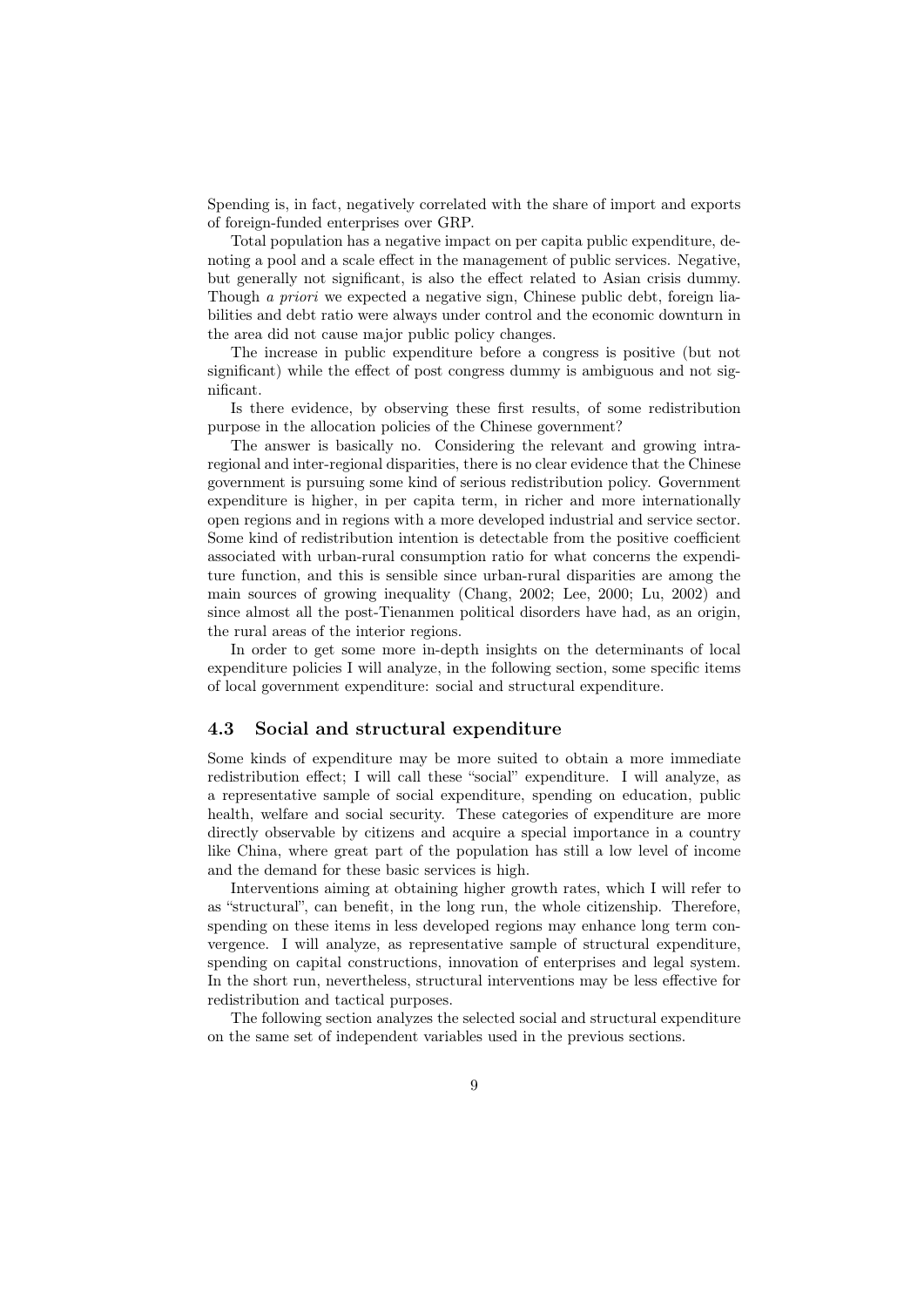#### 4.3.1 Social expenditure

The reason of studying social expenditure separately is twofold. On one side, these category of expenditure more directly contribute to reducing social inequalities and it is therefore useful to understand how the government has managed them, so to verify if there has been a scope for redistribution in the government behavior. Second, they are more targetable and low income classes are quite sensitive to their changes. Hence, if the government wants to pursue some kind of tactical behavior, it will likely act on these items within its budget.

The econometric analysis provides with some useful insight on the behavior of the Chinese government.

Expenditure on education and public health is positively related to income per capita, while welfare and social expenditure is negatively related to GRP. For the first ones, the demand effect prevails and poor citizens, also if politically more sensitive, receive less than high demanding middle and high income classes.

Considering education and public health, coefficients associated with international opening have the same sign as in the regression on total expenditure: positive with respect to import-export variables and negative with respect to the presence of foreign funded enterprises.

Urban-rural consumption ratio is not positively correlated with most of the expenditure item considered. Reducing inequality should be one of the main goals of these kinds of expenditure, but the government is providing an higher level of public services in growing urban conglomerate than in the countryside. Education, specially, is clearly unevenly distributed between urban and rural zones since the sign on the primary industry regressor is always negative and significant.

Asian crisis dummy is significant and negatively correlated with welfare and social security expenditure. While democracies usually expand welfare expenditure when economic growth slows, the Chinese government, that does not respond to a continuous political process control, can vice versa increase productive expenditure instead of redistribution items.

An important result of the section is, finally, the positive, and significant sign (except for what concerns welfare and social security expenditure) associated with the pre-congress variable, pointing out some sort of political cycle in this context.

#### 4.3.2 Structural expenditure

I will consider, as "structural" expenditure, three examples of spending items that may enhance productivity: capital expenditure, expenditure for enterprises innovation and technical updating and expenditure for rule of law issues<sup>7</sup>.

Most of the independent variables considered in the model are far less significant in explaining these spending items. The econometric model, realized with the aim of capturing tactical behavior, does not fit as well when trying to explain structural expenditure.

<sup>7</sup>Public security agency, procuratorial agency, court and judicial agency.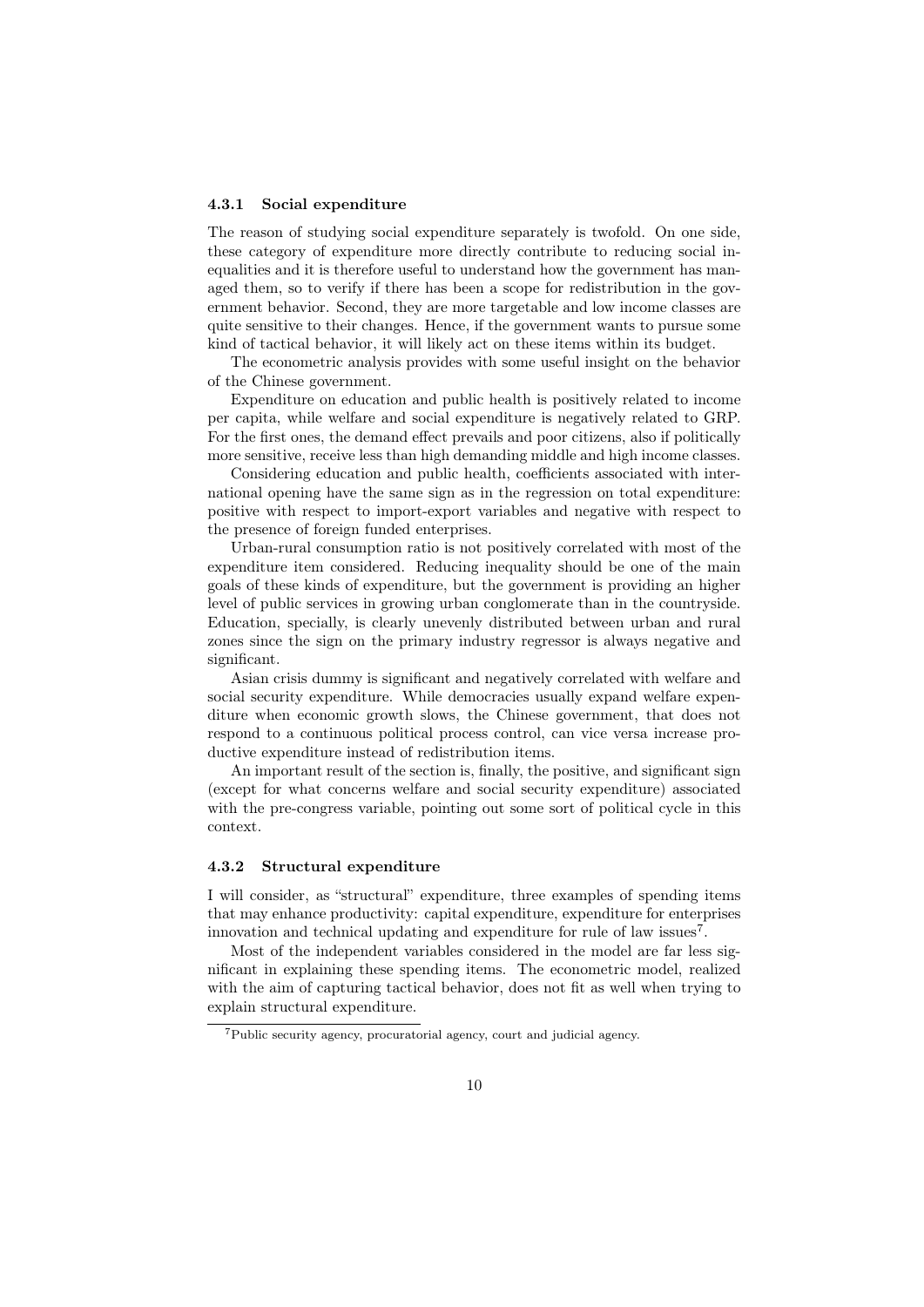|                                                                                                                                                                                 |                          | Education               |                         |                               |                         | Public Health            | ò                             |                         |                         | Welfare and Social Security |                         |                        |
|---------------------------------------------------------------------------------------------------------------------------------------------------------------------------------|--------------------------|-------------------------|-------------------------|-------------------------------|-------------------------|--------------------------|-------------------------------|-------------------------|-------------------------|-----------------------------|-------------------------|------------------------|
| Variables                                                                                                                                                                       | Pooled LS <sup>(1)</sup> |                         |                         | Pooled EGLS <sup>(1)(2)</sup> |                         | Pooled LS <sup>(1)</sup> | Pooled EGLS <sup>(1)(2)</sup> |                         |                         | Pooled LS <sup>(1)</sup>    |                         |                        |
| GRPpercap.<br>(log)                                                                                                                                                             | $0,311***$<br>(0,050)    | $0,201***$<br>$(0,563)$ | $0,278***$<br>(0,059)   | $0,140***$<br>(0,043)         | $0,577***$<br>(0,053)   | 0,469***<br>(0,071)      | $0,602***$<br>(0,049)         | 0,502***<br>(0,055)     | $-0,274*$<br>(0, 163)   | $0,545***$<br>(0,219)       | $-0,357**$<br>$(0,158)$ | $0,570***$<br>(0,212)  |
| Population<br>(log)                                                                                                                                                             | $-0,534***$<br>(0,064)   | $0,079***$<br>(0,112)   | $-0,632***$<br>(0,058)  | $-0,095$<br>(0, 103)          | (0, 240)<br>$-0,390$    | (0,282)<br>0,027         | $-0,332$<br>$(0,208)$         | $0,054$<br>$(0,284)$    | $-4,916***$<br>(0,355)  | $-0,976$<br>$(0,640)$       | $-1,214***$<br>(0,220)  | $-0,596$<br>(0,506)    |
| Imp+Exp<br>(over GRP)                                                                                                                                                           | $0,235***$<br>(0,097)    | $0,344***$<br>(0, 106)  | 0,098<br>(0,092)        | $0,226**$<br>(0, 112)         | $0,307***$<br>(0,099)   | $376***$<br>(0, 111)     | $0,357***$<br>(0,033)         | $0,349***$<br>(0,064)   | $0,585*$<br>(0,351)     | $-0,399$<br>$(0,338)$       | $-0,726**$              | $-0,666*$<br>(0,359)   |
| FFE*(Imp+Exp)<br>(over GRP)                                                                                                                                                     | $0,202***$<br>(0,056)    | $0,352***$<br>(0,072)   | $0,116***$<br>(0,056)   | $0,276***$<br>(0,076)         | $0,359***$<br>(0,079)   | $0,492***$<br>$(0,078)$  | $0,384***$<br>(0,046)         | $0,454***$<br>(0,057)   | $0,642***$<br>(0, 169)  | $3,506***$<br>(0, 164)      | $0,773***$              | $0,737***$<br>(0.240)  |
| Urban-rural<br>cons. ratio                                                                                                                                                      | (0,006)<br>0,008         | $0,008$<br>$(0,007)$    | $0,006$<br>$(0,007)$    | $0,018***$<br>$(0,008)$       | $0,023***$<br>(0,007)   | $-0,006$<br>(0,006)      | $0,026***$<br>(0,004)         | $-0,009*$<br>$(0,005)$  | $0,025$<br>$(0,034)$    | $0,046**$<br>(0,022)        | $0,022$<br>$(0,021)$    | $0,049***$<br>(0,016)  |
| Prim.industry<br>(% of GRP)                                                                                                                                                     | $-1,151***$<br>(0,231)   | $0,834***$<br>(0,169)   | (0, 197)                | $-0.610$<br>$(0.190)$         | $0,011$<br>$(0,258)$    | (0,283)<br>$-0,110$      | $0,083$<br>$(0,271)$          | $0,015$<br>$(0,223)$    | $-0,863*$<br>(9,492)    | $-0,184$<br>(0,657)         | $-0,818*$<br>$(0,488)$  | $0,048$<br>$(0,662)$   |
| Pre-congress                                                                                                                                                                    | $0,081***$<br>$(0,021)$  | $0,091***$<br>(0,027)   | $0,080***$<br>$(0,016)$ | $0,089***$<br>$(0,022)$       | $0,066***$<br>(0,014)   | $0,067***$<br>(0,018)    | $0,063***$<br>(0,008)         | $0,070***$<br>(0,011)   | $0,005$<br>$(0,050)$    | $0,001$<br>$(0,053)$        | $0,009$<br>$(0,031)$    | $0,021$<br>$(0,039)$   |
| Post-congress                                                                                                                                                                   | $0,000$<br>$(0,027)$     | $-0,008$<br>$(0,033)$   | $-0,005$<br>$(0,024)$   | $-0.012$<br>$(0.027)$         | $0,053***$<br>$(0,016)$ | $0,045**$<br>(0,018)     | $0,045***$<br>(0,015)         | $0,050***$<br>$(0,018)$ | $-0,044$<br>$(0,105)$   | $-0,041$<br>$(0,103)$       | $-0,033$<br>$(0,073)$   | $-0,031$<br>$(0,073)$  |
| lliteracy rate                                                                                                                                                                  | 0,265<br>(0,176)         | $-0,015$<br>$(0,252)$   | $0,339***$<br>$(0,171)$ | (0,212)<br>0,013              | $-0,493***$<br>(0, 151) | $-0,002$<br>$(0,177)$    | (0,100)                       | $0,174**$<br>(0,073)    | 0,554<br>(0,360)        | $-0,572$<br>(0,506)         | 0,940***<br>(0,217)     | $-0,496$<br>$(0,351)$  |
| Dependency<br>ratio                                                                                                                                                             | $0,205**$<br>(0,090)     | $0,146***$<br>0,046)    | $0,061$<br>$(0,069)$    | (0,049)<br>0,057              | (0, 180)<br>0,282       | 0,079<br>(0, 167)        | $0,502***$<br>(0,144)         | $0,104$<br>$(0,157)$    | (0,239)<br>$-0,157$     | 0,240<br>(0,308)            | $-0,293$<br>$(0,246)$   | $0,114$<br>$(0,296)$   |
| Dummy Asian<br>crisis                                                                                                                                                           | $-0,033$<br>$(0,039)$    | (0,036)<br>0,013        | $-0,036$<br>$(0,033)$   | (0,026)<br>0,019              | $0,104***$<br>(0,025)   | $0.095***$<br>(0,039)    | $0,084***$<br>(0,012)         | $0,062***$<br>(0,017)   | $-0,458***$<br>(0, 136) | $0,354***$<br>(0, 117)      | $-0,403***$             | $-0,310***$<br>(0,086) |
| Timetrend                                                                                                                                                                       | Yes                      | Yes                     | Yes                     | Yes                           | Yes                     | Yes                      | Yes                           | Yes                     | Yes                     | Yes                         | Yes                     | Yes                    |
| Lag.ind.var.                                                                                                                                                                    | $\frac{1}{2}$            | Yes                     | $\frac{1}{2}$           | Yes                           | $\frac{1}{2}$           | Yes                      | $\frac{1}{2}$                 | Yes                     | $\frac{1}{2}$           | Yes                         | $\frac{1}{2}$           | Yes                    |
| $N^{\circ}$ ots.                                                                                                                                                                | 300                      | 300                     | 300                     | 300                           | 300                     | 300                      | 300                           | 300                     | 270                     | 270                         | 270                     | 270                    |
| Adj. Rsq.                                                                                                                                                                       | 0,989                    | 0,987                   | ł                       | ł                             | 0,988                   | 0,986                    | ŧ                             | ÷                       | 0,942                   | 0,941                       | ŧ                       | Í                      |
| Log likelihood                                                                                                                                                                  | 425,695                  | 399,953                 | í                       |                               | 374,301                 | 346,751                  | ŧ                             | ŧ                       | 67,724                  | 65,669                      | ŧ                       | ł                      |
| F-Statistic                                                                                                                                                                     | 569,35***                | 562,80***               | Ť                       | ŧ                             | 608,31***               | $505,19***$              | ŧ                             | ŧ                       | $107,23***$             | $105,53***$                 | ŧ                       | ł                      |
| (1) White cross-section standard errors (c1. correcreu)<br>(2) Cross-section weight:<br>(2) Cross-section weight:<br>Regional fixed effects always included in the estimations. |                          |                         |                         |                               |                         |                          |                               |                         |                         |                             |                         |                        |

Table 2: Social expenditure by region (per capita) Table 2: Social expenditure by region (per capita)

11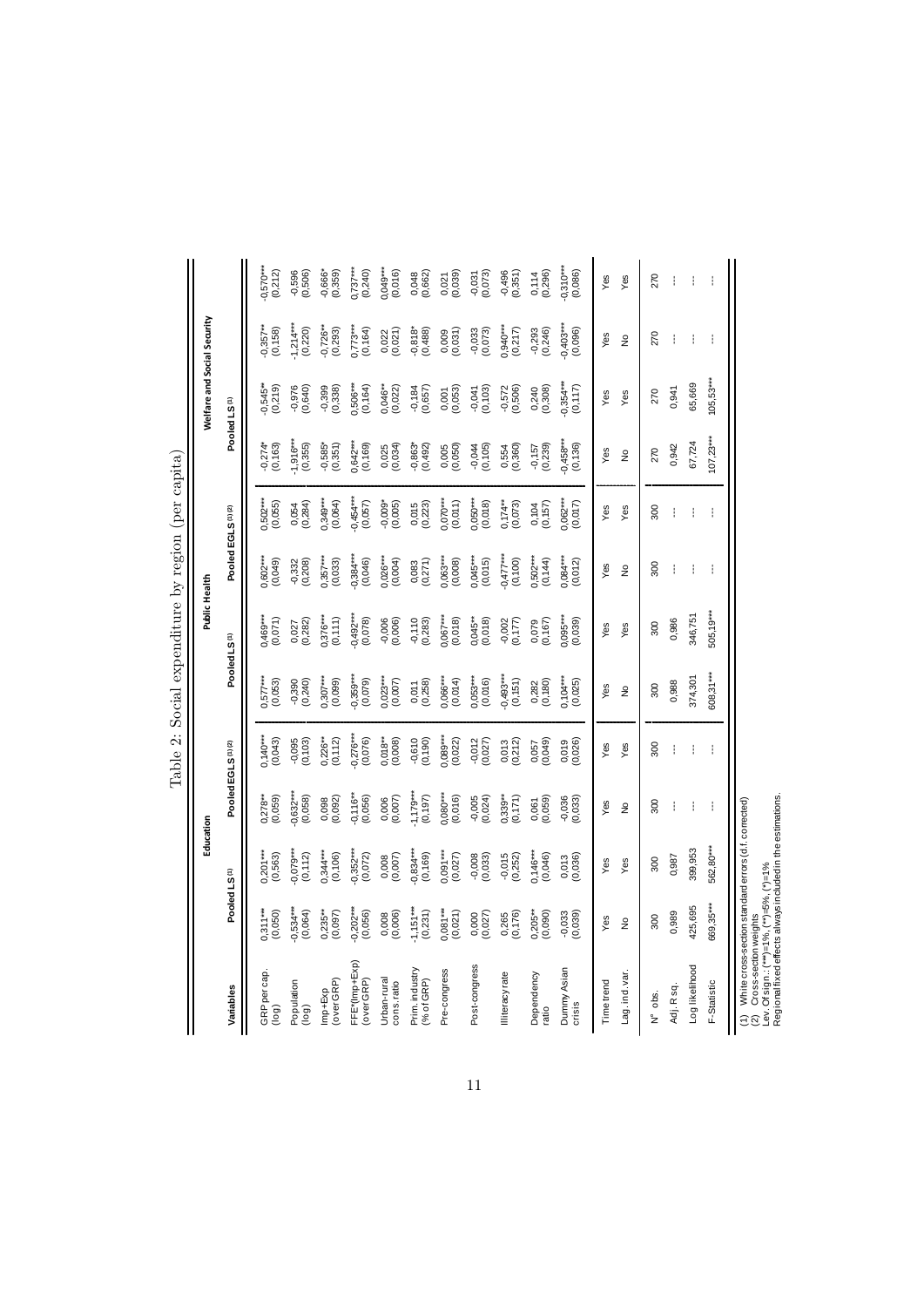|                                                                                                                                                       |                                                       | Capital Construction   |                          |                         |                        | Innovation enterprises   |                                           |                       |                        | Rule of Law              |                            |                          |
|-------------------------------------------------------------------------------------------------------------------------------------------------------|-------------------------------------------------------|------------------------|--------------------------|-------------------------|------------------------|--------------------------|-------------------------------------------|-----------------------|------------------------|--------------------------|----------------------------|--------------------------|
| Variables                                                                                                                                             | Pooled LS <sup>(1)</sup>                              |                        |                          | Pooled EGLS(1) (2)      |                        | Pooled LS <sup>(1)</sup> | Pooled EGLS <sup>(1)</sup> <sup>(2)</sup> |                       |                        | Pooled LS <sup>(1)</sup> |                            |                          |
| GRPpercap.<br>(log)                                                                                                                                   | (0,314)<br>$-0,077$                                   | (656.0)                | $-0.026 - 0.020$         | $-0,109$<br>$(0,238)$   | $0.480***$<br>(0, 208) | (0,208)<br>0,178         | $0,452***$<br>(0, 130)                    | 0,033<br>(0,146)      | (0,067)<br>0,084       | (0,073)<br>0,082         | 0,073<br>(0,057)           | $0,124$ *<br>$(0,068)$   |
| Population<br>(log)                                                                                                                                   | $-0,765**$<br>(0,345)                                 | $-0,312$<br>$(0,333)$  | $0,681**$<br>$(0,313)$   | $-0,443*$<br>$(0,263)$  | $-0.845**$<br>(0,424)  | $-0.970*$<br>(0,550)     | $-0,402$<br>(0,292)                       | $-0,366$<br>$(0,446)$ | $-0,340**$<br>(0, 144) | (0, 103)<br>$-0,192*$    | $(0, 353**$                | $0.290***$<br>(0,085)    |
| (over GRP)<br>Imp+Exp                                                                                                                                 | $0,532***$<br>(0, 186)                                | $0,498**$<br>$(0,251)$ | $0,426**$<br>$(0,186)$   | 0,485***<br>(0,186)     | $0,652***$<br>(0, 140) | $0,507$<br>$(0,364)$     | $0,634***$<br>(0,113)                     | (0, 275)              | $0,576***$<br>(0,101)  | 0,598***                 | $0,473***$<br>(0,116)      | $0,486***$<br>(0,085)    |
| FFE*(Imp+Exp)<br>(over GRP)                                                                                                                           | $-0,225$<br>$(0,120)$                                 | (0, 194)<br>$-0,137$   | $-0.099$<br>$(0.115)$    | $-0.067$<br>$(0.138)$   | $0,129$<br>$(0,150)$   | $0,146$<br>$(0,314)$     | 0,054<br>(0,065)                          | 0,046<br>(0,235)      | $-0,287***$            | $-0,327***$<br>(0,041)   | $-0,228***$<br>$(0,067)$   | $-0,238***$<br>(0,053)   |
| Urban rural<br>cons. ratio                                                                                                                            | $0,140**$<br>(0,060)                                  | 0,072<br>(0,050)       | $0,17***$<br>(0,057)     | $0,082***$<br>$(0,039)$ | 0,032<br>(0,043)       | $0,041$<br>$(0,038)$     | $-0,009$<br>$(0,041)$                     | $0,000$<br>$(0,029)$  | $0,006$<br>$(0,017)$   | $-0,029**$<br>(0,015)    | $0,017$<br>$(0,014)$       | $-0,017***$<br>(0,008)   |
| Prim.industry<br>% of GRP)                                                                                                                            | $-5,840***$<br>(1,182)                                | $-5,984***$<br>(1,500) | $-6,004***$<br>$(0,853)$ | $-5,410***$<br>(1,252)  | $-0,008$<br>$(0,898)$  | $1,364*$<br>(0,707)      | 0,950<br>(0,744)                          | 2,565***<br>(0,566)   | $-0,527$<br>$(0,324)$  | $-0,648*$<br>$(0,373)$   | $-0,696***$<br>$(0,234)$   | $-0,886***$<br>(0,177)   |
| Pre-congress                                                                                                                                          | $0,011$<br>$(0,092)$                                  | $-0,103$<br>$(0,077)$  | $0,001$<br>$(0,056)$     | $-0,087***$<br>0,037    | $0,008$<br>$(0,035)$   | $-0,046$<br>$(0,044)$    | 0,049<br>(0,036)                          | 9,64E-05<br>(0,031)   | $0,007$<br>$(0,028)$   | $-0,031$<br>$(0,024)$    | $0,008$<br>$(0,020)$       | $-0,031*$<br>(0,017)     |
| Post-congress                                                                                                                                         | 0,037<br>(0,080)                                      | (0,071)<br>$-0,111$    | $0,000$<br>$(0,049)$     | $-0,065***$<br>(0,032)  | (0,021)<br>$-0,005$    | $-0,041$<br>$(0,029)$    | $0,009$<br>$(0,017)$                      | $-0,002$<br>$(0,016)$ | $0,039$<br>$(0,028)$   | 0,020)<br>(0,020)        | $0,042*$<br>$(0,022)$      | $0,020$<br>$(0,015)$     |
| Illiteracy rate                                                                                                                                       | $-2,303***$<br>(0,708)                                | $4,491***$<br>(0,613)  | $-1,999***$<br>(0,615)   | $-4,639***$<br>(0,505)  | $-1,563***$<br>(0,540) | $-0,676$<br>$(0,812)$    | (0,533)                                   | $-0,306$<br>$(0,866)$ | $-0,147$<br>$(0,178)$  | $0,376**$<br>(0, 164)    | $-0,329**$<br>$(0,137)$    | $-0,433***$<br>$(0,116)$ |
| Dependency<br>ratio                                                                                                                                   | $-0,439$<br>$(0,770)$                                 | (0,545)<br>0,770       | $-0, 103$<br>$(0, 739)$  | $0,989***$<br>(0,462)   | $1,744***$<br>(0, 379) | $0,469$<br>$(0,383)$     | $1,246**$<br>(0,505)                      | $0,169$<br>$(0,342)$  | 0,445***<br>(0,146)    | $0,565***$<br>(0,101)    | 0,568***<br>(0,133)        | $0,559***$<br>$(0,132)$  |
| Dummy Asian<br>crisis                                                                                                                                 | 0,003<br>(0,122)                                      | 0,036<br>(0,097)       | 0,025<br>(0,073)         | (0,047)<br>0,032        | $-0,013$<br>(0,018)    | $-0,045$<br>(0,041)      | $-0,010$<br>0,020)                        | $-0,048$<br>$(0,031)$ | $-0,012$<br>$(0,044)$  | (620)                    | $-0,005$<br>$(0,032)$      | $-0,019$<br>(0, 019)     |
| Timetrend                                                                                                                                             | Yes                                                   | Yes                    | Yes                      | Yes                     | Yes                    | Yes                      | Yes                                       | Yes                   | Yes                    | Yes                      | Yes                        | Yes                      |
| Lag.ind.var.                                                                                                                                          | $\frac{1}{2}$                                         | Yes                    | $\frac{1}{2}$            | Yes                     | $\frac{1}{2}$          | Yes                      | $\frac{1}{2}$                             | Yes                   | $\frac{1}{2}$          | Yes                      | $\stackrel{\circ}{\simeq}$ | Yes                      |
| $N^{\circ}$ ots.                                                                                                                                      | 360                                                   | 330                    | 360                      | 330                     | 360                    | 330                      | 360                                       | 330                   | 360                    | 330                      | 360                        | 330                      |
| Adj. Rsq.                                                                                                                                             | 0,925                                                 | 0931                   | ł                        |                         | $\boldsymbol{30}$      | 0,912                    | ŧ                                         | ŧ                     | 0,983                  | 0,983                    | ł                          | ł                        |
| Log likelihood                                                                                                                                        | $-53,775$                                             | $-22,584$              | Í                        | ł                       | $-95,895$              | $-74,193$                | ł                                         | ţ                     | 335,890                | 331,764                  | ŧ                          | Í                        |
| F-Statistic                                                                                                                                           | $109,69***$                                           | $108,96***$            | ŧ                        | ŧ                       | 82,36***               | 83,87***                 | ŧ                                         | ł                     | 493,85***              | 470,70***                | ŧ                          |                          |
| Regional fixed effects always included in the estimations.<br>(2) Cross-section weights<br>Lev. Of sign :: (***)=1%, (**)=5%, (*)=1%<br>$\widehat{E}$ | White cross-section stan dard errors (d.f. corrected) |                        |                          |                         |                        |                          |                                           |                       |                        |                          |                            |                          |

| $2 + 1 + 2$<br>ׇ֚֡<br>ı<br>i |
|------------------------------|
| ١<br>ł<br>l                  |
|                              |
| $\frac{1}{2}$<br>:<br>ł<br>l |
| i<br>.<br>.<br>.             |
|                              |
| ı                            |

12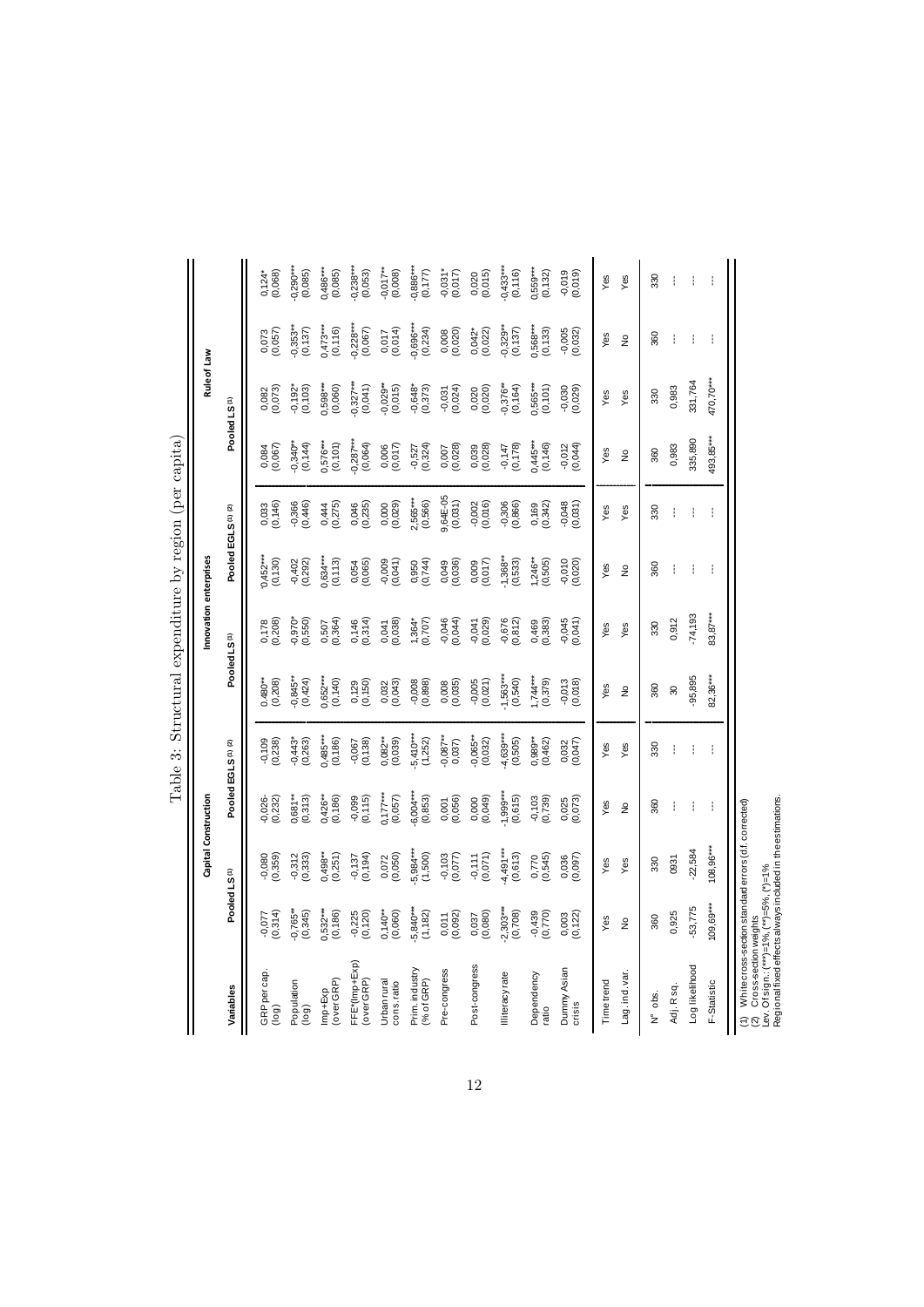The effects of congress cycles are ambiguous and not generally significant: electoral cyclical spending, also in democracies, is often oriented towards more directly redistributive, and targetable, categories of expenditure (instead of towards structural ones).

The coefficients related to dependency ratio, illiteracy rate and, surprisingly, GRP per capita are generally non significant. As noticed in the analysis on the general expenditure function, more internationally open regions attract more public spending: another confirmation that the government is aiming at investing in the creation of highly competitive zones. The fact that the second order decrease in spending in regions where foreign trade is linked to foreign funded firms does not hold for capital construction and enterprise innovation spending further supports this view.

Expenditure on capital constructions is amazingly lower in rural regions (negative coefficient associated with primary industry variables) again confirming the aim of the government at investing in infrastructures in the urbanized coastal regions.

## 5 Concluding remarks

I analyzed the determinants of public expenditure and revenue at a local government level in the different Chinese regions between 1995 and 2007.

The issue is relevant for three reasons. Firstly, after the 1994 tax reform the allocation of resources between central and local governments has been reorganized, and the evolutions of this reform deserve to be investigated. Second, income inequality is raising and it's becoming a relevant issue of modern China: it's important to understand whether the Chinese government is pursuing some redistribution policy. Finally, in spite of the economic opening experienced in the last decades, there has been no political opening during the same period. The analysis of the Chinese government policies might reveal whether there has been some kind of tactical behavior in order to prevent social unrest.

The results of the econometric regressions reveal that redistribution seems not to be a priority for Chinese leaders: government expenditure is greater in higher income and more internationally open regions. This contrasts with the political economy tenet according to which lower income classes are favored in the redistribution game. Nevertheless, this behavior can be easily interpreted: in fast growing urban cities the demand for public services is higher. Moreover, the provision of public services in developing cities is a priority in order to avoid possible social unrest. The only redistribution evidence that emerges is related to the urban-rural consumption ratio variable. This is not surprising, since urban-rural disparities are increasing and are one of the main cause of the rising inequality in modern China.

There is little evidence of some kind of political cycle influencing public expenditure. Only some kind of social expenditure (education and public health) were significantly higher in the years preceding the Chinese Communist Party congresses.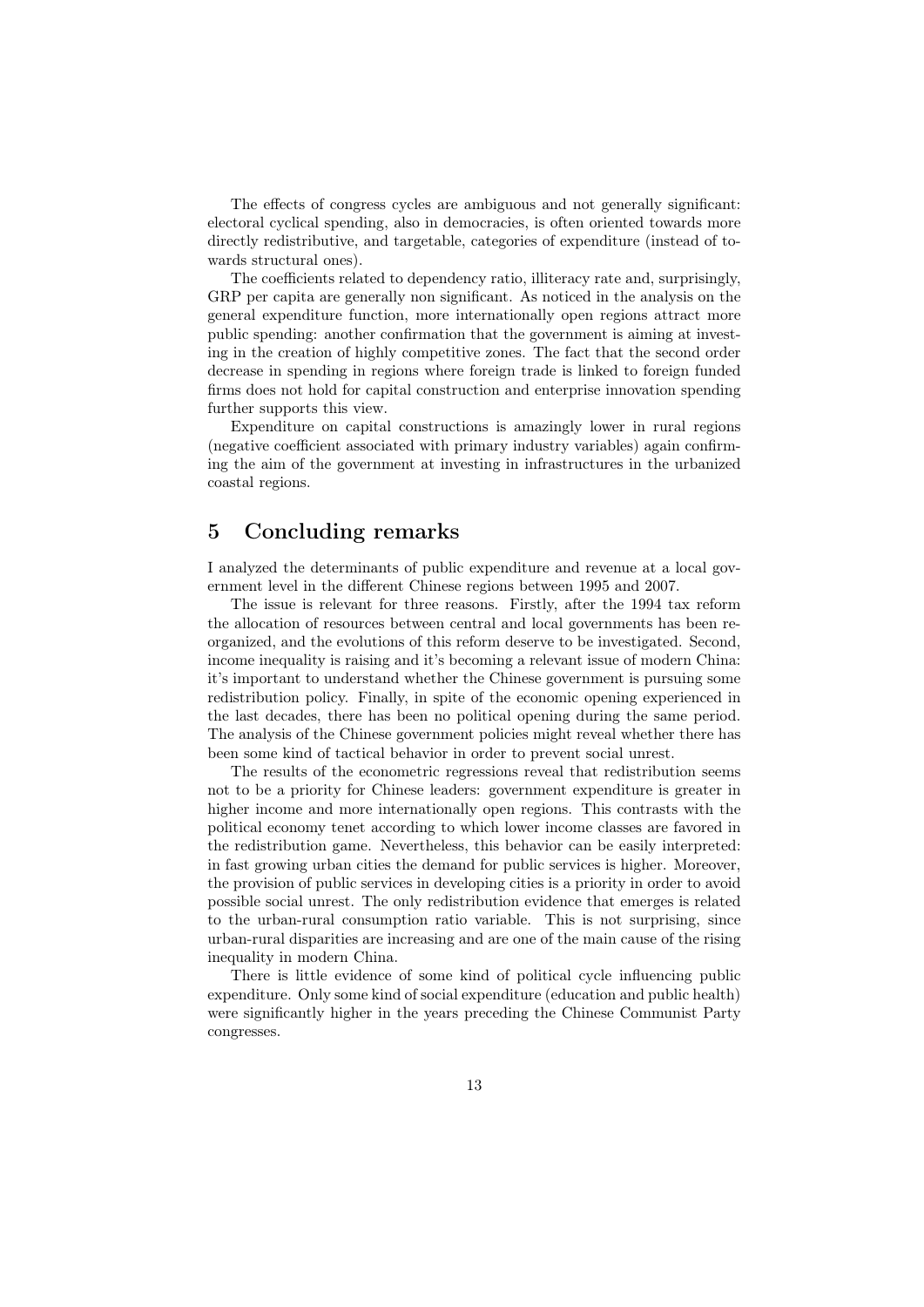The next years will be relevant for Chinese public finance. The creation of a pension system and of a more developed social security system will probably entail some degree of redistribution. This could be necessary also to avoid social unrest and to boost internal demand. The analysis of the evolution of the Chinese government transfers will therefore represent a fundamental issue for future research.

## References

- Acemoglu, D. and Robinson, J. (2000). Why Did the West Extend the Franchise? Democracy, Inequality, and Growth in Historical Perspective. *Quarterly Journal of Economics*, 11:1167–1199.
- Acemoglu, D. and Robinson, J. (2001). A Theory of Political Transition. *American Economic Review*, 91(4):938–963.
- Acemoglu, D. and Robinson, J. (2006). *Economic Origins of Dictatorship and Democracy*. Cambridge University Press, New York.
- Chang, G. (2002). The cause and cure of China's widening income disparity. *China Economic Review*, 13:335–340.
- Cox, G. and McCubbins, M. (1986). Electoral Politics as a Redistributive Game. *Journal of Politics*, 48:370–389.
- Dickson, B. and Rost Rublee, M. (2000). Membership Has Its Privileges: the Socioeconomics Characteristics of Communist Party Members in Urban China. *Comparative Political Studies*, 33:87–112.
- Dixit, A. and Londregan, J. (1996). The Determinants of Success of Special Interests in Redistributive Politics. *Journal of Politics*, 58:1132–1155.
- Fan, S., Fang, C., and Zhang, X. (2002). Emergence of Urban Poverty and Inequality in China: Evidence from Household Survey. *China Economic Review*, 13:430–443.
- Lee, J. (2000). Changes in the source of China's regional inequality. *China Economic Review*, 11:232–245.
- Li, H., Liu, P., Zhang, J., and Ma, N. (2007). Economic Returns to Communist Party Membership: Evidence from Urban Chinese Twins. *Economic Journal*, 117:1504–1520.
- Lu, D. (2002). Rural-urban income disparity: impact of growth, allocative efficiency, and local growth welfare. *China Economic Review*, 13:419–429.
- Mulligan, C., Gil, R., and i Martin X., S. (2004). Do Democracies Have Different Public Policies than Nondemocracies. *Journal of Economic Perspectives*, 18(1):51–74.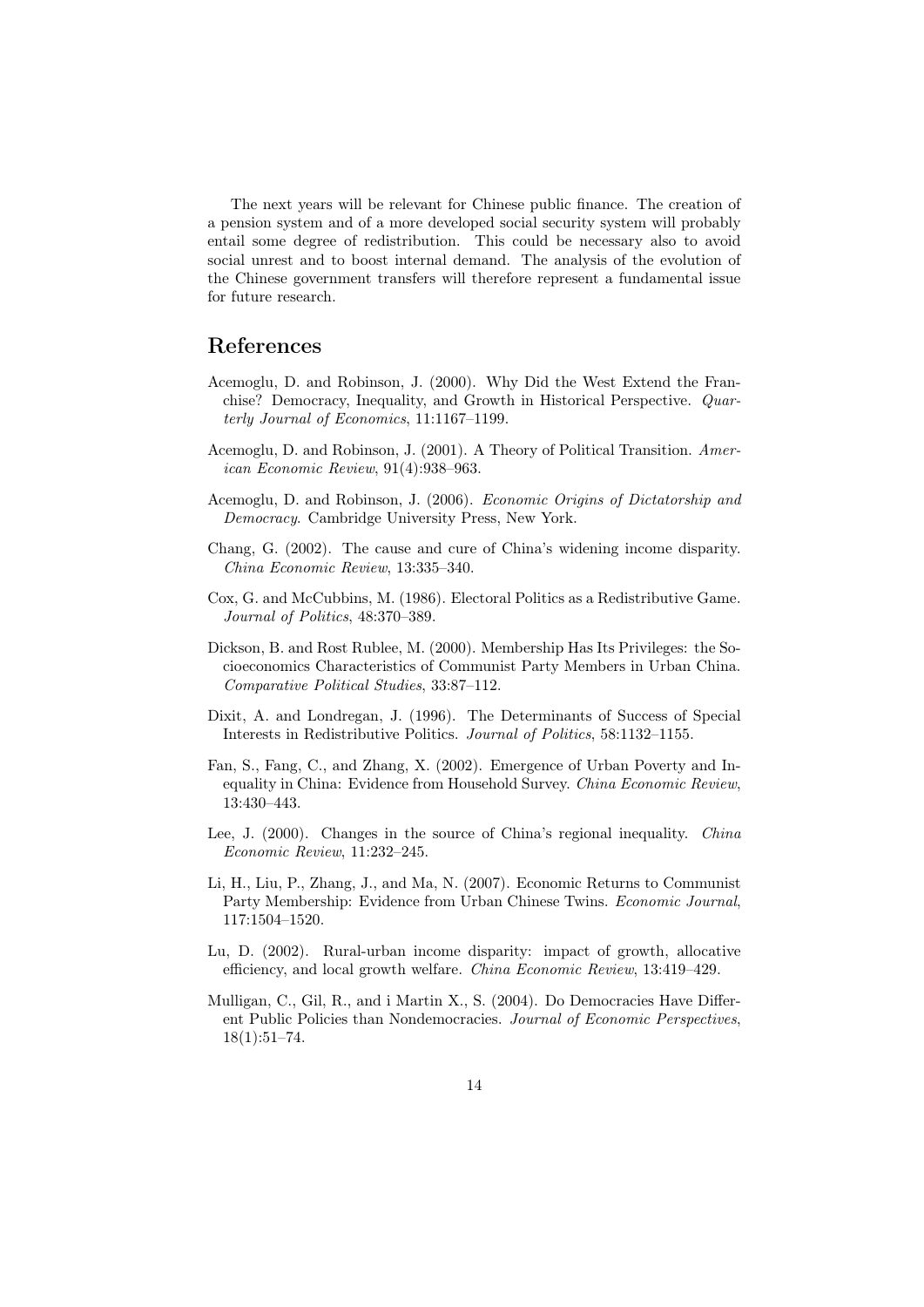- Wintrobe, R. (1990). The Tinpot and the Totalitarian: An Economic Theory of Dictatorship. *American Political Science Review*, 84(3):849–872.
- Xu, L. and Zou, H.-f. (2000). Explaining the changes of income distribution in China. *China Economic Review*, 11:149–170.
- Yang, D. (1999). Urban-Biased Policies and Rising Income Inequality in China. *American Economic Review*, 2(2):306–310.
- Yang, D. and Zhou, H. (1999). Rural-urban disparity and sectoral labour allocation in china. *Journal of Development Studies*, 35(3):105–133.
- Zhang, H. and Chen, X. (2007). Fiscal competition and the structure of local public expenditure in china. *Frontiers of Economics in China*, 2(2):237–249.
- Zhang, T. and Zou, H.-F. (1998). Fiscal ddecentralization, public spending, and economic growth in china. *Journal of Public Economics*, 67:221–240.
- Zhang, T. and Zou, H.-F. (2001). The growth impact of intersectoral and intergovernmental allocation of public expenditure: With applications to china and india. *China Economic Review*, 12:58–81.